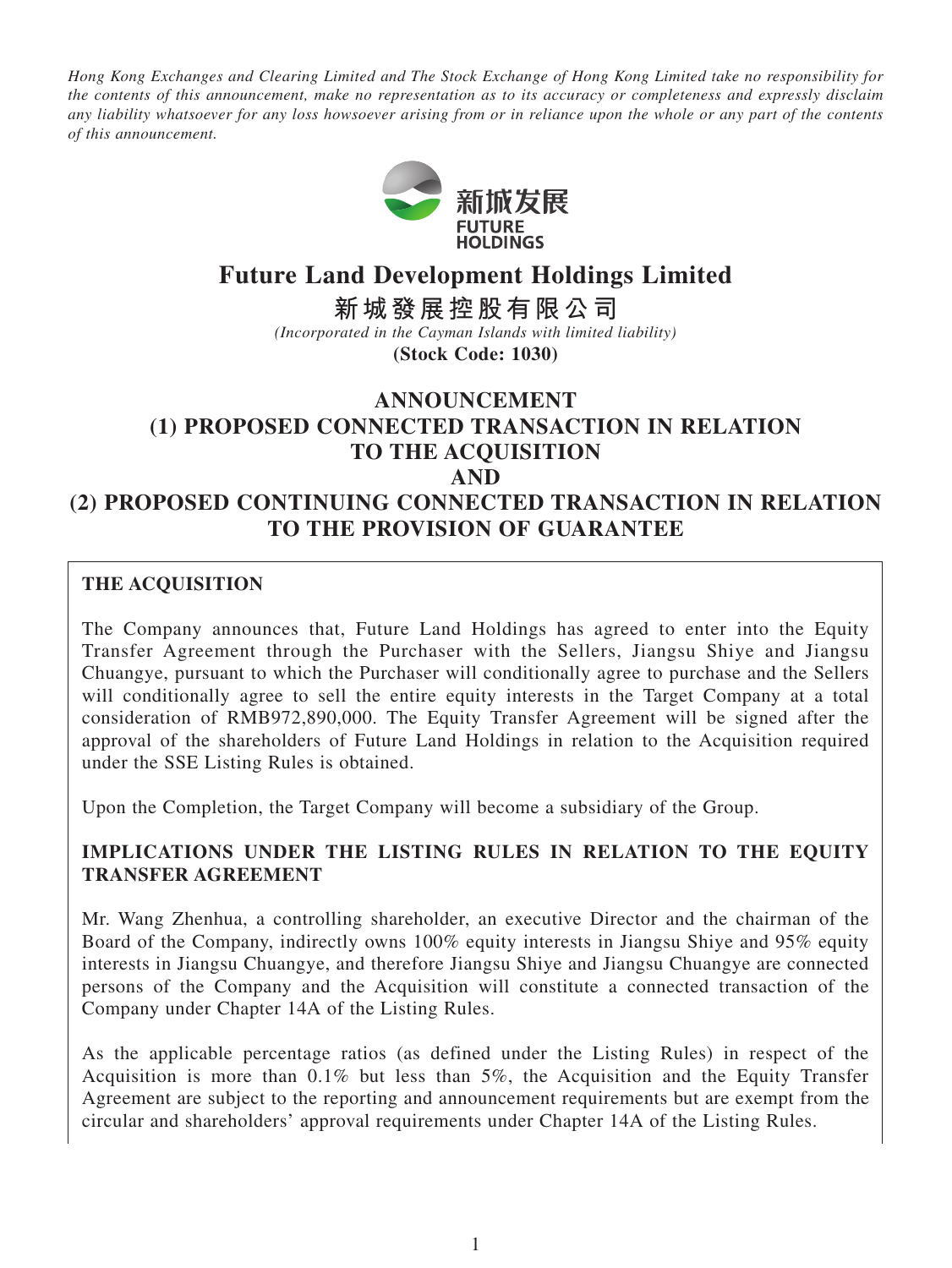# **THE JIANGSU SHIYE GUARANTEE**

On September 13, 2016, the Target Company entered into the Jiangsu Shiye Guarantee with Jiangnan Bank to provide guarantee up to RMB200 million for all liabilities due and owing to Jiangnan Bank by the Target Company.

The Jiangsu Shiye Guarantee was entered into by the Target Company before the signing of the Equity Transfer Agreement and the Company has no intention to renew the Jiangsu Shiye Guarantee upon its expiry.

# **IMPLICATIONS UNDER THE LISTING RULES IN RELATION TO THE JIANGSU SHIYE GUARANTEE**

Mr. Wang Zhenhua, a controlling shareholder, an executive Director and the chairman of the Board of the Company, indirectly owns 100% equity interests in Jiangsu Shiye and therefore Jiangsu Shiye is a connected person of the Company under Chapter 14A of the Listing Rules. Upon the Completion, the Target Company will become a subsidiary of the Company. In addition, the Jiangsu Shiye Guarantee will become a continuing connected transaction of the Company and the Jiangsu Shiye Guarantee will constitute a continuing connected transaction under Chapter 14A of the Listing Rules.

As the applicable percentage ratios (as defined under the Listing Rules) in respect of the Jiangsu Shiye Guarantee is more than 0.1% but less than 5%, the Jiangsu Shiye Guarantee is subject to the reporting and announcement requirements but are exempt from the circular and shareholders' approval requirements under Chapter 14A of the Listing Rules.

# **GENERAL**

Mr. Wang Zhenhua, a controlling shareholder, an executive Director and the chairman of the Board of the Company, indirectly owns 100% equity interests in Jiangsu Shiye and 95% equity interests in Jiangsu Chuangye. Therefore, Mr. Wang Zhenhua and Mr. Wang Xiaosong, a non-executive Director and the son of Mr. Wang Zhenhua, are associates of the Sellers and are considered to have material interests in the Equity Transfer Agreement, the Jiangsu Shiye Guarantee and the transactions contemplated thereunder and have abstained from voting on the Board resolutions for approving the Equity Transfer Agreement, the Jiangsu Shiye Guarantee and the transactions contemplated thereunder.

All the Directors (including the independent non-executive Directors) consider that the terms of the Equity Transfer Agreement and the Jiangsu Shiye Guarantee as a whole are fair and reasonable, on normal commercial terms (not in the ordinary course of business of the Group) and in the interest of the Company and the Shareholders as a whole.

It is expected that Future Land Holdings will convene its shareholders' meeting on August 13, 2018 in accordance with the SSE Listing Rules to consider and approve (if appropriate) the Equity Transfer Agreement, the results of which will be announced by the Company in due course.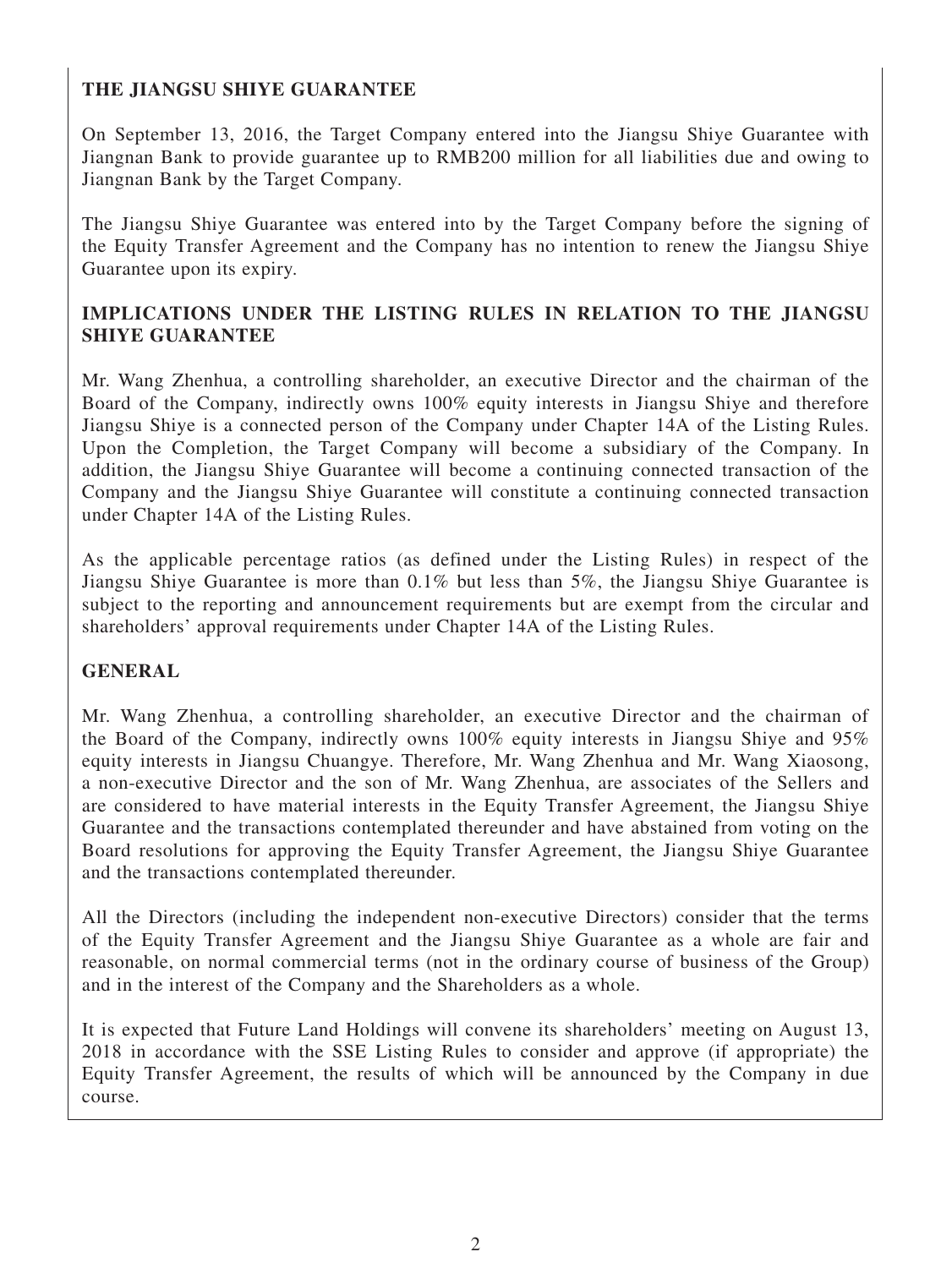# **INTRODUCTION**

The Company announces that, Future Land Holdings has agreed to enter into the Equity Transfer Agreement through the Purchaser with the Sellers, Jiangsu Shiye and Jiangsu Chuangye, pursuant to which the Purchaser will conditionally agree to purchase and the Sellers will conditionally agree to sell the entire equity interests in the Target Company at a total consideration of RMB972,890,000. The Acquisition will constitute a connected transaction of the Company under Chapter 14A of the Listing Rules.

Upon the Completion, the Target Company will become a subsidiary of the Company and the Jiangsu Shiye Guarantee will become a continuing connected transaction of the Company under Chapter 14A of the Listing Rules.

#### **THE EQUITY TRANSFER AGREEMENT**

Set out below are the principal terms of the Equity Transfer Agreement.

| Signing:               | The Equity Transfer Agreement will be signed after the approval<br>of the shareholders of Future Land Holdings in relation to the<br>Acquisition required under the SSE Listing Rules is obtained |
|------------------------|---------------------------------------------------------------------------------------------------------------------------------------------------------------------------------------------------|
| <b>Purchaser:</b>      | Shanghai Yaju Property Co., Ltd* (上海雅聚置業有限公司), a<br>wholly-owned subsidiary of Future Land Holdings and in turn a<br>subsidiary of the Company                                                    |
| <b>Sellers:</b>        | Jiangsu Shiye and Jiangsu Chuangye                                                                                                                                                                |
| <b>Target Company:</b> | Jiangsu Xinqi Investments Co., Ltd* (江蘇新啟投資有限公司)                                                                                                                                                  |

#### **Subject matter**

Pursuant to the Equity Transfer Agreement, (1) the Purchaser will conditionally agree to purchase and Jiangsu Shiye will conditionally agree to sell 70% equity interests in the Target Company held by Jiangsu Shiye; and (2) the Purchaser will conditionally agree to purchase and Jiangsu Chuangye will conditionally agree to sell 30% in the Target Company held by Jiangsu Chuangye.

#### **Consideration**

The consideration for the Acquisition shall be RMB972,890,000, of which RMB681,020,000 shall be paid to Jiangsu Shiye and RMB291,870,000 shall be paid to Jiangsu Chuangye. The consideration was determined and agreed among the parties to the Equity Transfer Agreement after arm's length negotiations based on normal commercial terms, with reference to the valuation of the Target Company's shareholders' equity value of RMB972,896,200 as at June 30, 2018 appraised by an independent valuer, Yinxin Appraisal Co., Ltd. (銀信資產評估有限公司), by asset-based method. The consideration for the Acquisition will be settled in cash by the Group's internal resources.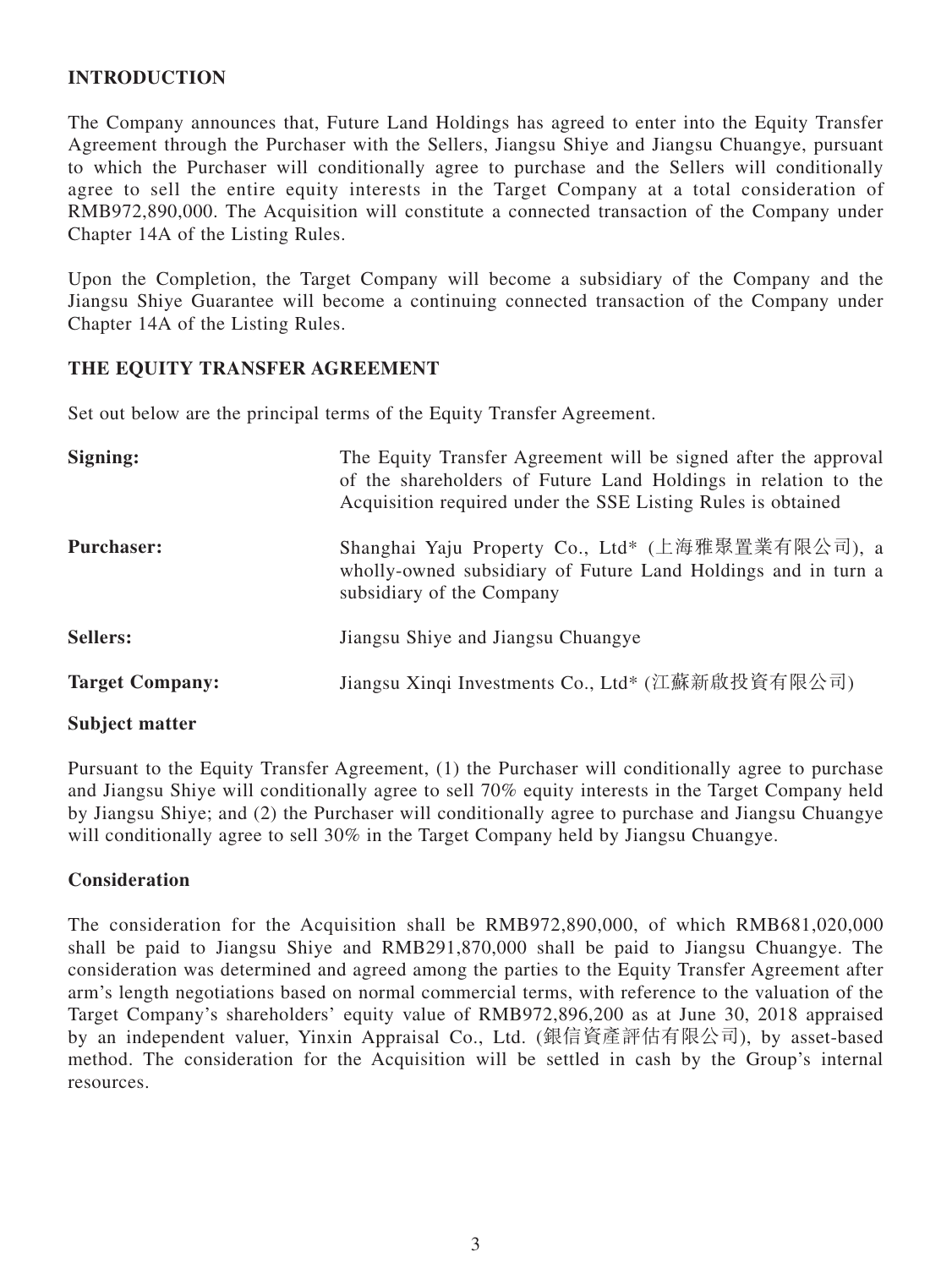# **Completion**

It is agreed that the Sellers and the Purchaser shall submit the application to the local administration for industry and commerce for registration of the change of shareholding in the Target Company as soon as reasonably practicable after the signing of the Equity Transfer Agreement.

The Completion shall take place upon completion of the registration of the change of shareholding in the Target Company with the local administration for industry and commerce. Upon Completion, the Target Company will become a subsidiary of the Group.

### **Payment terms**

The purchaser will pay the consideration in accordance with the following terms:

- (1) Within five business days after the signing of the Equity Transfer Agreement, the Purchaser will pay RMB476,020,000 to Jiangsu Shiye and RMB291,870,000 to Jiangsu Chuangye; and
- (2) Within five business days after the expiry of the Jiangsu Shiye Guarantee, the Purchaser will pay the remaining consideration in the amount of RMB205,000,000 to Jiangsu Shiye. If the Target Company incurs any liabilities pursuant to the Jiangsu Shiye Guarantee, the actual amount of such liabilities incurred by the Target Company shall be deducted from such remaining consideration to be paid by the Purchaser to Jiangsu Shiye.

# **INFORMATION ON THE SELLERS AND THE TARGET COMPANY**

Jiangsu Shiye and Jiangsu Chuangye are indirectly owned as to 100% and 95% respectively by Mr. Wang Zhenhua, a controlling shareholder, an executive Director and the chairman of the Board of the Company. The remaining 5% equity interests in Jiangsu Chuangye are held by an independent third party. Both Jiangsu Shiye and Jiangsu Chuangye are companies incorporated in the PRC with limited liability for investment holding purpose.

The Target Company is a company established in the PRC with limited liability and its only assets as at the date of this announcement include 3.49% equity interests in Jiangnan Bank and 9.99% equity interests in Zhenjiang Bank, each of which is a licensed bank incorporated in the PRC. The Target Company is one of the founding members of each of Jiangnan Bank and Zhenjiang Bank and the principal business activity of the Target Company is investment holding.

Jiangnan Bank is a licensed bank incorporated in the PRC in 2009 and provides a range of commercial banking services as approved by the CBRC, including corporate finance, e-banking and bank cards, settlement, financing, financial products and foreign agency services, as well as engaging in fund business.

Zhenjiang Bank is a licensed bank incorporated in the PRC in 2011 and provides a range of commercial banking services as approved by the CBRC, including deposits, loans, wealth management, investment, bill discounting, insurance agency and financing services.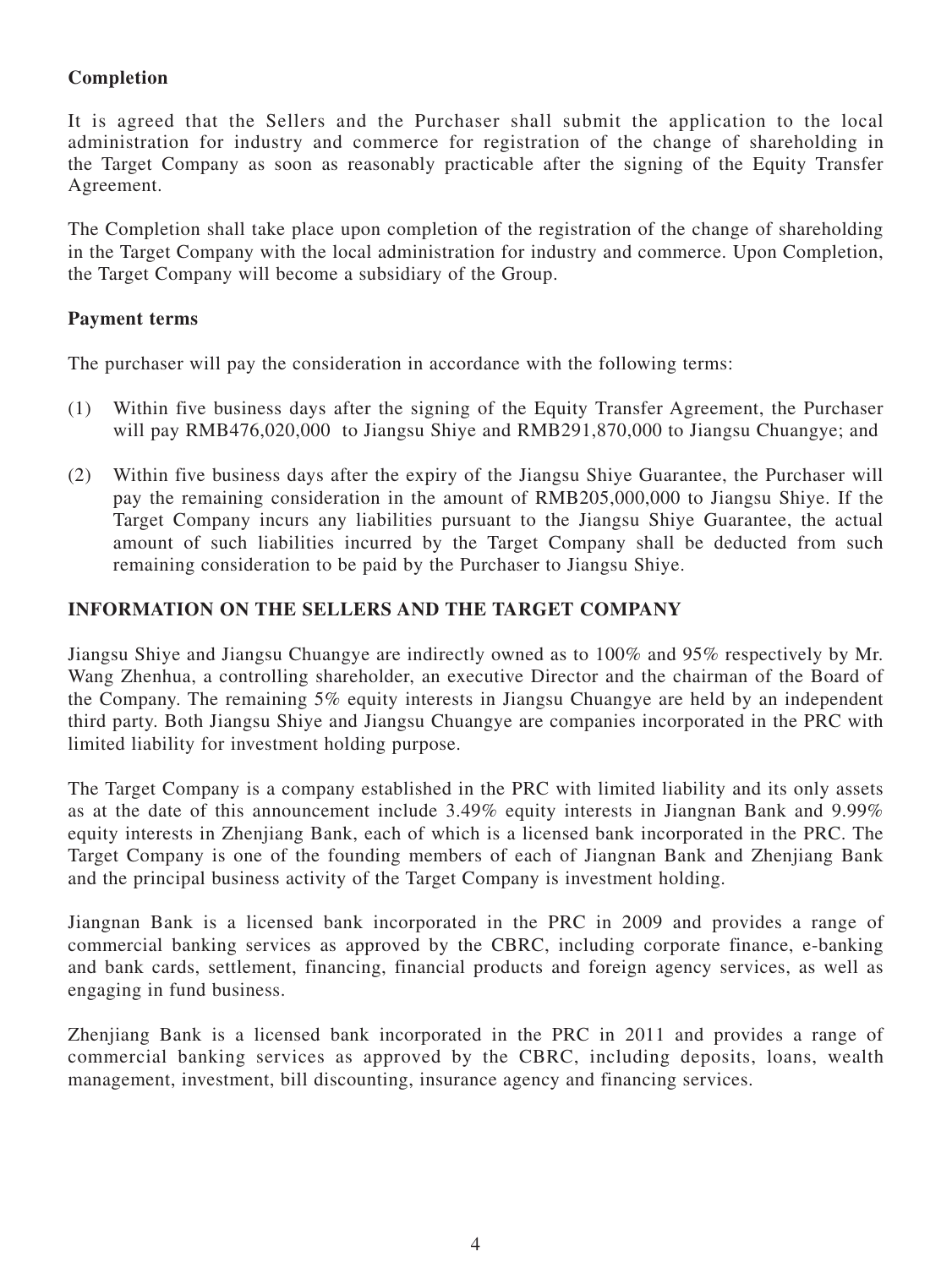### **Financial information of the Target Company**

Set out below is the Target Company's audited financial information for the two years ended December 31, 2017 prepared in accordance with the applicable PRC GAAP standards:

|                       | For the year ended<br><b>December 31, 2017</b><br><i>(approximately)</i><br>RMB'000 | For the year ended<br><b>December 31, 2016</b><br><i>(approximately)</i><br>RMB'000 |
|-----------------------|-------------------------------------------------------------------------------------|-------------------------------------------------------------------------------------|
| Net profit before tax | 1,122                                                                               | 20,533                                                                              |
| Net profit after tax  | 1,122                                                                               | 20,533                                                                              |

Note: The revenue of the Target Company is solely from the dividends distributed by Jiangnan Bank and Zhenjiang Bank which are not taxable under the PRC laws and regulations.

As at June 30, 2018, the audited total assets of the Target Company was approximately RMB1,105 million.

Jiangsu Shiye's original acquisition cost for its 70% equity interests in the Target Company is RMB483,535,000 and Jiangsu Chuangye's original acquisition cost for its 30% equity interests in the Target Company is RMB291,000,000.

Upon the Completion, the Target Company will become a subsidiary of the Group and its financial information will be consolidated into the financial statements of the Group.

### **IMPLICATIONS UNDER THE LISTING RULES IN RELATION TO THE EQUITY TRANSFER AGREEMENT**

Mr. Wang Zhenhua, a controlling shareholder, an executive Director and the chairman of the Board of the Company, indirectly owns 100% equity interests in Jiangsu Shiye and 95% equity interests in Jiangsu Chuangye, and therefore Jiangsu Shiye and Jiangsu Chuangye are connected persons of the Company and the Acquisition will constitute a connected transaction of the Company under Chapter 14A of the Listing Rules. The remaining 5% equity interests in Jiangsu Chuangye are held by an independent third party.

As the applicable percentage ratios (as defined under the Listing Rules) in respect of the Acquisition is more than 0.1% but less than 5%, the Acquisition and the Equity Transfer Agreement are subject to the reporting and announcement requirements but are exempt from the circular and shareholders' approval requirements under Chapter 14A of the Listing Rules.

#### **JIANGSU SHIYE GUARANTEE**

The Target Company entered into the Jiangsu Shiye Guarantee with Jiangnan Bank to provide guarantee up to RMB200 million for all liabilities due and owing to Jiangnan Bank by the Target Company and the key terms of the Jiangsu Shiye Guarantee are set out below.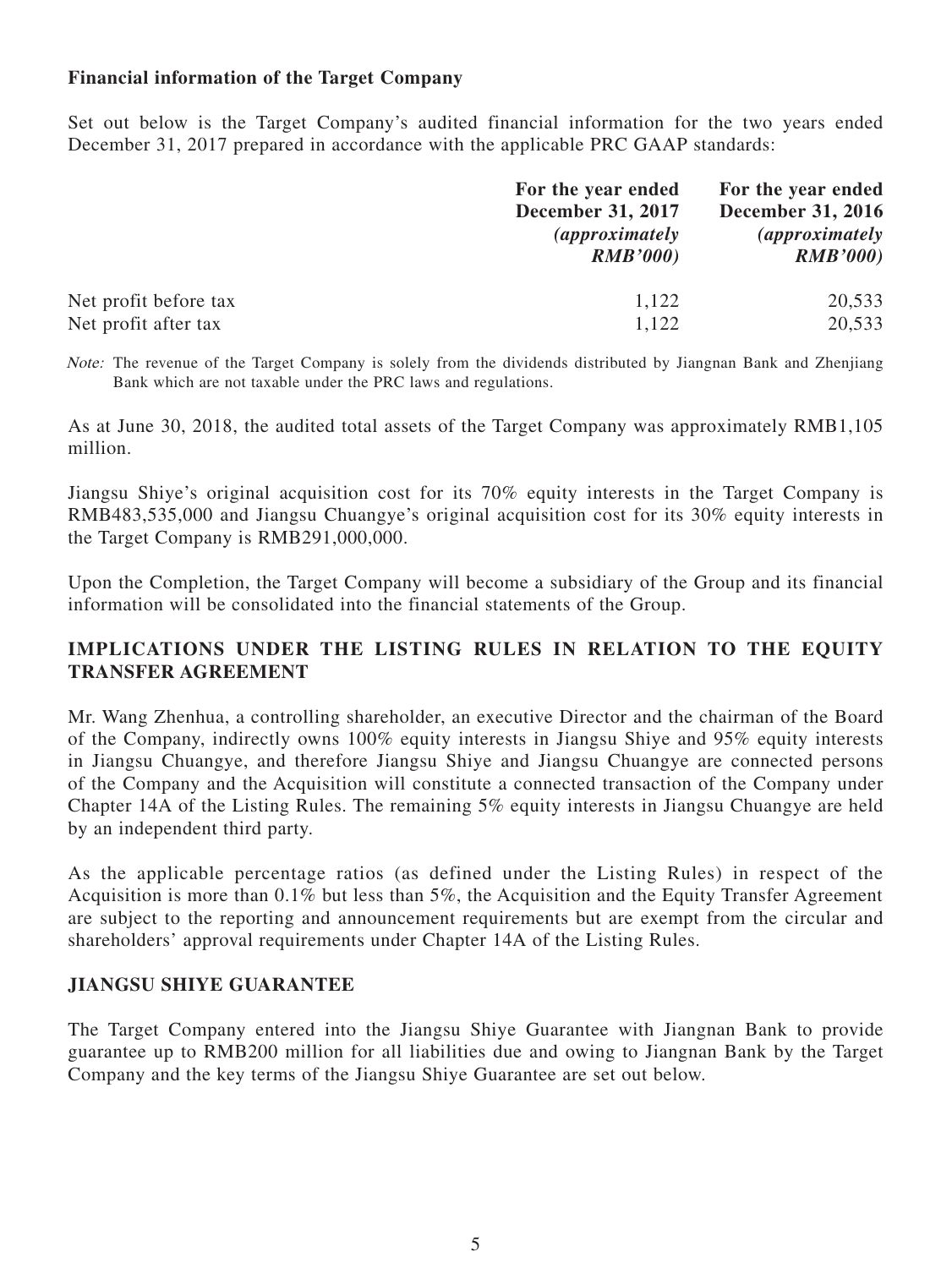**Date:** September 13, 2016

**Subject Matter:** The Target Company agreed to provide guarantee in favour of Jiangnan Bank to pay all liabilities (including principal, interests, penalties, compensations, legal fees and any other costs and expenses incurred in relation to debt recovery) due and owing to Jiangnan Bank by Jiangsu Shiye up to RMB200 million.

**Guarantee Period:** From September 13, 2016 to December 12, 2020, upon which the Jiangsu Shiye Guarantee will expire.

As at the date of this announcement, the Target Company has incurred no liabilities pursuant to the Jiangsu Shiye Guarantee. Save for the Jiangsu Shiye Guarantee, the Target Company has not provided any guarantee for Jiangsu Shiye.

## **IMPLICATIONS UNDER THE LISTING RULES IN RELATION TO THE JIANGSU SHIYE GUARANTEE**

Mr. Wang Zhenhua, a controlling shareholder, an executive Director and the chairman of the Board of the Company, indirectly owns 100% equity interests in Jiangsu Shiye and therefore Jiangsu Shiye is a connected person of the Company under Chapter 14A of the Listing Rules. Upon the Completion, the Target Company will become a subsidiary of the Company and the Jiangsu Shiye Guarantee will become a continuing connected transaction of the Company under Chapter 14A of the Listing Rules.

As the applicable percentage ratios (as defined under the Listing Rules) in respect of the Jiangsu Shiye Guarantee is more than 0.1% but less than 5%, the Jiangsu Shiye Guarantee is subject to the reporting and announcement requirements but are exempt from the circular and shareholders' approval requirements under Chapter 14A of the Listing Rules.

# **REASONS AND BENEFITS FOR THE ACQUISITION**

The principal activity of the Group is property development and property investment in the PRC. The Target Company is an investment holding company, with its only assets comprising equity interests in Jiangnan Bank and Zhenjiang Bank as set out in the section headed "Information on the Target Company" above.

To maximize Shareholders' value and to bring long term benefits to the Group, the Company has been actively exploring business opportunities in the property development sector. Upon the Completion, the Group will indirectly hold the equity interests in each of Jiangnan Bank and Zhenjiang Bank through the Target Company, allowing the Group to explore business cooperation opportunities and financing activities with Jiangnan Bank and Zhenjiang Bank for the purpose of business development and enhancing the synergies and competitiveness of the Group.

The Directors believe that the Acquisition will strengthen the cooperation between the Group and with Jiangnan Bank and Zhenjiang Bank, which presents a good opportunity for the Group to optimize its resources and achieve its strategic blueprint, thereby creating synergies to the Company's future development plan.

In view of the above, the Directors (including the independent non-executive Directors) consider that the terms of the Equity Transfer Agreement are fair and reasonable, on normal commercial terms (not in the ordinary course of business of the Group) and in the interests of the Company and the Shareholders as a whole.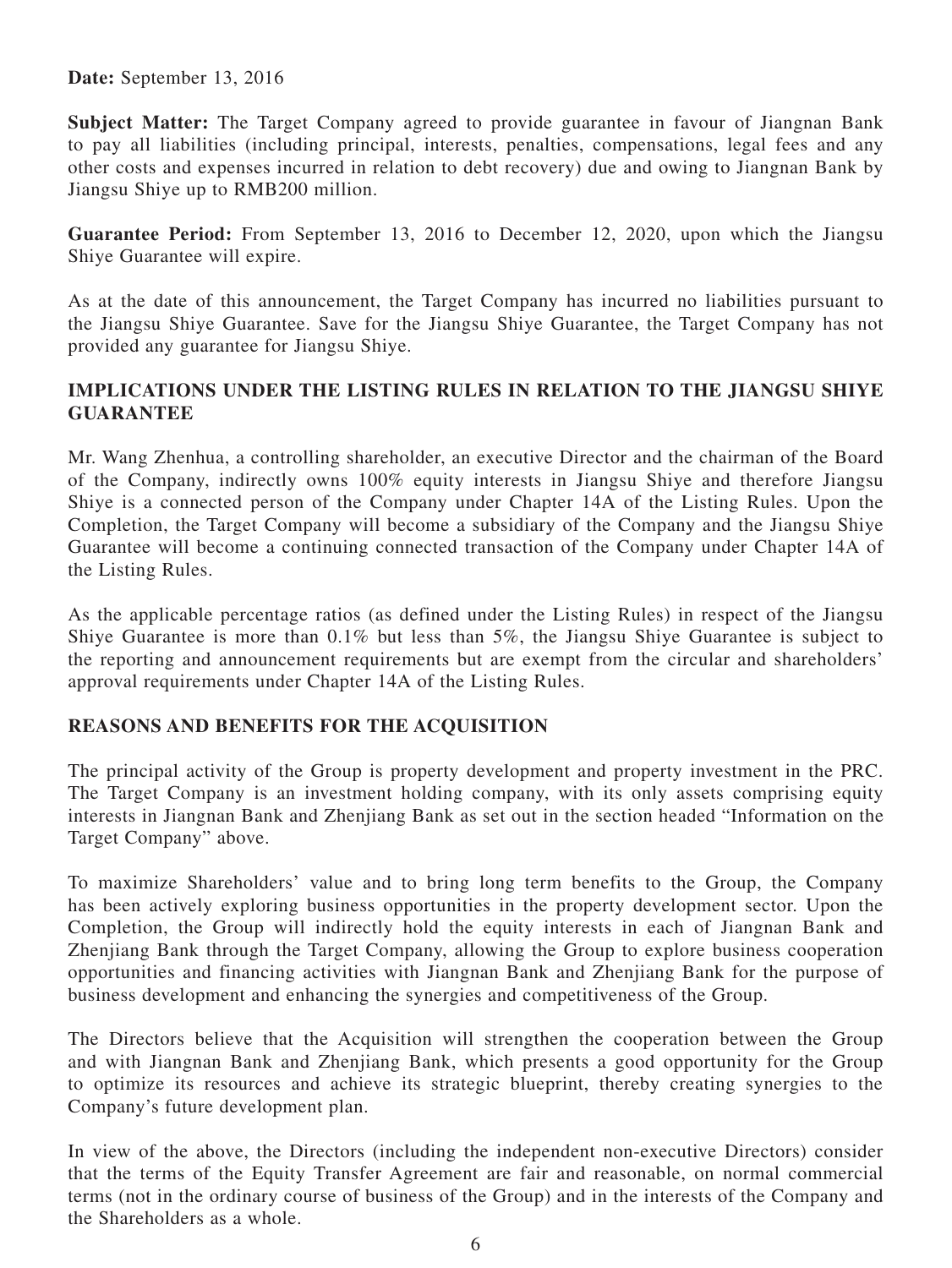The Jiangsu Shiye Guarantee was entered into by the Target Company before the signing of the Equity Transfer Agreement and the Company has no intention to renew the Jiangsu Shiye Guarantee upon its expiry.

# **GENERAL**

Mr. Wang Zhenhua, a controlling shareholder, an executive Director and the chairman of the Board of the Company, indirectly owns 100% equity interests in Jiangsu Shiye and 95% equity interests in Jiangsu Chuangye. Therefore, Mr. Wang Zhenhua and Mr. Wang Xiaosong, a non-executive Director and the son of Mr. Wang Zhenhua, are associates of the Sellers and are considered to have material interests in the Equity Transfer Agreement, the Jiangsu Shiye Guarantee and the transactions contemplated thereunder and have abstained from voting on the Board resolutions for approving the Equity Transfer Agreement, the Jiangsu Shiye Guarantee and the transactions contemplated thereunder.

All the Directors (including the independent non-executive Directors) consider that the terms of the Equity Transfer Agreement and the Jiangsu Shiye Guarantee as a whole are fair and reasonable, on normal commercial terms (not in the ordinary course of business of the Group) and in the interest of the Company and the Shareholders as a whole.

It is expected that Future Land Holdings will convene its shareholders' meeting on August 13, 2018 in accordance with the SSE Listing Rules to consider and approve (if appropriate) the Equity Transfer Agreement, the results of which will be announced by the Company in due course.

# **DEFINITIONS**

In this announcement, unless the context otherwise requires, the following terms shall have the following meanings:

| "Acquisition"             | the conditional acquisition of the entire equity interests in the<br>Target Company by the Purchaser from the Sellers pursuant to the<br><b>Equity Transfer Agreement</b> |
|---------------------------|---------------------------------------------------------------------------------------------------------------------------------------------------------------------------|
| "associate(s)"            | has the meaning ascribed thereto in the Listing Rules                                                                                                                     |
| "Board"                   | the board of Directors                                                                                                                                                    |
| "CBRC"                    | China Banking Regulatory Commission of the PRC                                                                                                                            |
| "Company"                 | Future Land Development Holdings Limited, a company<br>incorporated in the Cayman Islands with limited liability whose<br>shares are listed on the Stock Exchange         |
| "Completion"              | completion of the Acquisition                                                                                                                                             |
| "connected person(s)"     | has the meaning ascribed thereto in the Listing Rules                                                                                                                     |
| "controlling shareholder" | has the meaning ascribed thereto in the Listing Rules                                                                                                                     |
| "Director(s)"             | the director(s) of the Company                                                                                                                                            |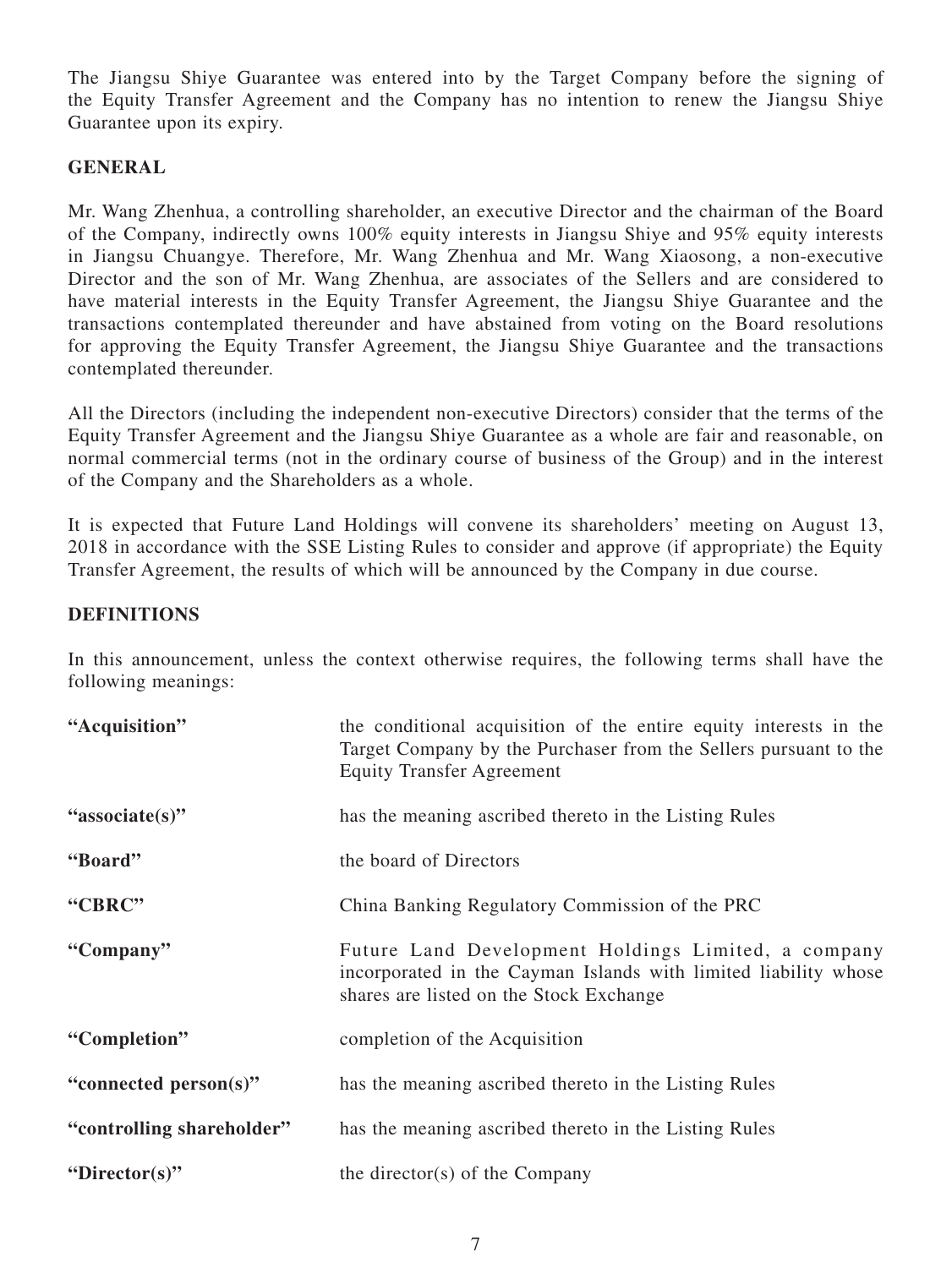| "Equity Transfer<br>Agreement" | the equity transfer agreement to be entered into between the<br>Purchaser and the Sellers in respect of the Acquisition                                                                                                                                                                                                                                    |
|--------------------------------|------------------------------------------------------------------------------------------------------------------------------------------------------------------------------------------------------------------------------------------------------------------------------------------------------------------------------------------------------------|
| "Future Land Holdings"         | Future Land Holdings Co., Ltd.* (新城控股集團股份有限公司),<br>an indirect non-wholly-owned subsidiary of the Company with<br>its A shares listed on the Shanghai Stock Exchange (stock code:<br>601155)                                                                                                                                                               |
| "Group"                        | the Company and its subsidiaries                                                                                                                                                                                                                                                                                                                           |
| "Hong Kong"                    | the Hong Kong Special Administrative Region of the PRC                                                                                                                                                                                                                                                                                                     |
| "НК\$"                         | Hong Kong dollar(s), the lawful currency of Hong Kong                                                                                                                                                                                                                                                                                                      |
| "independent third party"      | any person or company and their respective ultimate beneficial<br>owner(s) who, to the best of the Directors' knowledge,<br>information and belief having made all reasonable enquiries,<br>are not connected persons of the Company and are third parties<br>independent of the Company and its connected persons in<br>accordance with the Listing Rules |
| "Jiangnan Bank"                | Jiangsu Jiangnan Rural Commercial Bank Co., Ltd.* (江蘇江南<br>農村商業銀行股份有限公司), a licensed bank incorporated in<br>the PRC in 2011 and provides a range of commercial banking<br>services as approved by the CBRC                                                                                                                                                |
| "Jiangsu Chuangye"             | Jiangsu Future Land Chuangye Co., Ltd.* (江蘇新城創業投資有<br>限公司), a company established in the PRC with limited liability                                                                                                                                                                                                                                        |
| "Jiangsu Shiye"                | Jiangsu Future Land Shiye Group Co., Ltd.* (江蘇新城實業集<br>團有限公司), a company established in the PRC with limited<br>liability                                                                                                                                                                                                                                  |
| "Jiangsu Shiye Guarantee"      | the guarantee agreement entered into by the Target Company on<br>September 13, 2016 to provide guarantee in favour of Jiangnan<br>Bank for all liabilities due and owing to Jiangnan Bank by Jiangsu<br>Shiye                                                                                                                                              |
| "Listing Rules"                | the Rules Governing the Listing of Securities on The Stock<br>Exchange of Hong Kong Limited                                                                                                                                                                                                                                                                |
| "PRC" or "China"               | The People's Republic of China which, for the purpose of<br>this announcement, excludes Hong Kong, the Macau Special<br>Administrative Region of the People's Republic of China and<br>Taiwan                                                                                                                                                              |
| "PRC GAAP"                     | the generally accepted accounting principles adopted in the PRC<br>applicable as at the time for the corresponding audit                                                                                                                                                                                                                                   |